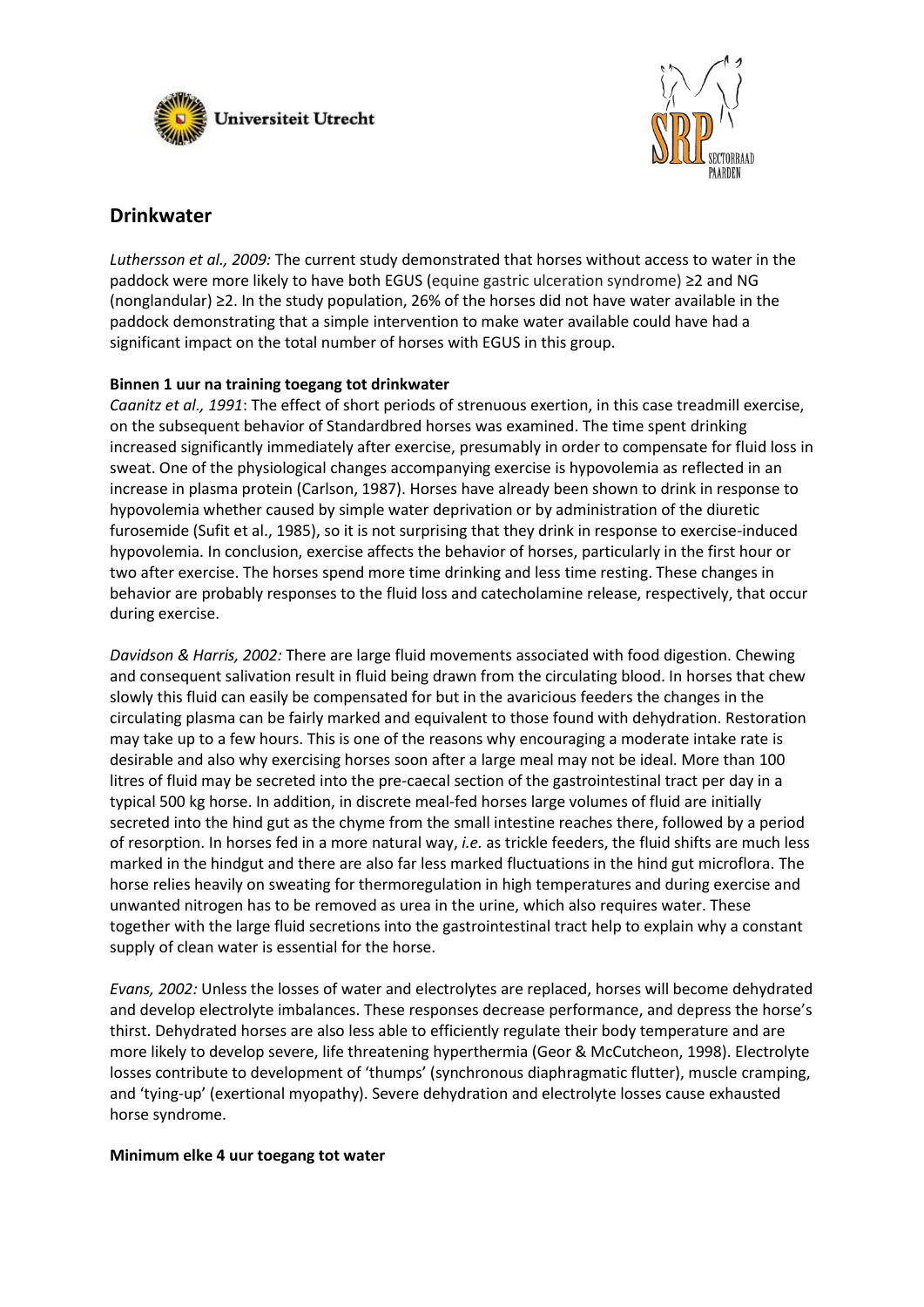



*Luthersson et al., 2009:* The current study demonstrated that horses without access to water in the paddock were more likely to have both EGUS ≥2 and NG ≥2. Interestingly, the number of hours spent without water in the paddock was not a significant factor. This may be because this study did not have sufficient statistical power to detect subtle differences between groups that were without water for differing periods. However, it may also be the case that the likelihood of EGUS is increased when a horse is deprived of water for a relatively short period (approximately 4 h) and that the risk does not increase as the period without water increases past this initial short period.

*Marshall, 2004*: *not a peer-reviewed paper*: A horse's stomach is small, holding just 2 to 3 gallons of food or water. Horses need 8 to 10 gallons of water per day—a need that increases with exercise, heat or lactation to as much as 18 to 24 gallons per day. You don't have to be a math whiz—a working horse, a lactating mare or a horse living in a hot environment cannot fit enough water into its stomach at one or two drinking opportunities. Horses can only drink less times a day if they are trained to do so (feral horses).

*Sweeting and Houpt, 1987:* Shetland ponies drank 3 (+-1) times per hour.

### **Bij ruwvoer altijd toegang tot water**

*Norris et al., 2012: (24 hour deprivation methods)* The most dramatic effect of the different deprivation conditions was the marked rise of plasma osmolality when food was consumed during the water deprivation period. This indicates that the primary stimulus to drinking during water deprivation with food available was the rise in osmolality. The changes in these experiments approximate the rise of plasma osmolality needed to stimulate drinking, as has been reported for the pony (Sufit et al., 1985). (Effectiveness as a thirst stimulus of cellular dehydration due to the rise of osmolality).

#### **References**

- 1. Butudom, P., Axiak, S.M., Nielsen, B.D., Eberhart, S.W., & Schott, H.C. (2003). Effect of varying initial drink volume on rehydration of horses Physiology & Behavior, Volume 79, Issue 2, Pages 135–142.
- 2. Caanitz, H., O'Leary, L., Houpt, K., Petersson, K, Hintz, H. (1991). Effect of exercise on equine behavior. Applied Animal Behaviour Science, Volume 31, Issues 1–2, Pages 1–12
- 3. Carlson, G.P. (1987). Hematology and body fluids in the equine athlete: a review. In: J.R. Gillespie and N.E. Robinson (Editors), Equine Exercise Physiology 2. ICEEP, Davis, CA, pp. 393-425.
- 4. Geor, R.J. and McCutcheon, L.J. (1998). Hydration effects on physiological strain of horses during exercise-heat stress. *J. Applied Physiology* **84**, 2042–2051.
- 5. Marshall D.L. (2004). Horse Health Depends on Water. University of Delaware, Cooperative Extension Equine Veterinarian, Extension Bulletin.
- 6. Davidson N., & Harris, P. (2002) Nutrition and welfare. In: N. Waran (Ed.), The Welfare of Horses, Kluwer Academic Press, Amsterdam, pp. 45-76.
- 7. Evans, D.L. (2002). Welfare of the racehorse during exercise training and racing. In: N. Waran (Ed.), The Welfare of Horses, Kluwer Academic Press, Amsterdam, pp. 181-201.
- 8. Luthersson, N., Nielse, K.H., Harris, P., & Parkin, T.D.H. (2009). Risk factors associated with equine gastric ulceration syndrome (EGUS) in 201 horses in Denmark. Equine Veterinary Journal, 41 (7), 625- 630.
- 9. Norris, M.L., Houpt, K.A. & Houpt, T.R. (2012). Effect of Food Availability on the Physiological Responses to Water Deprivation in Ponies. Journal of Equine Veterinary Science, Available online 8 October 2012